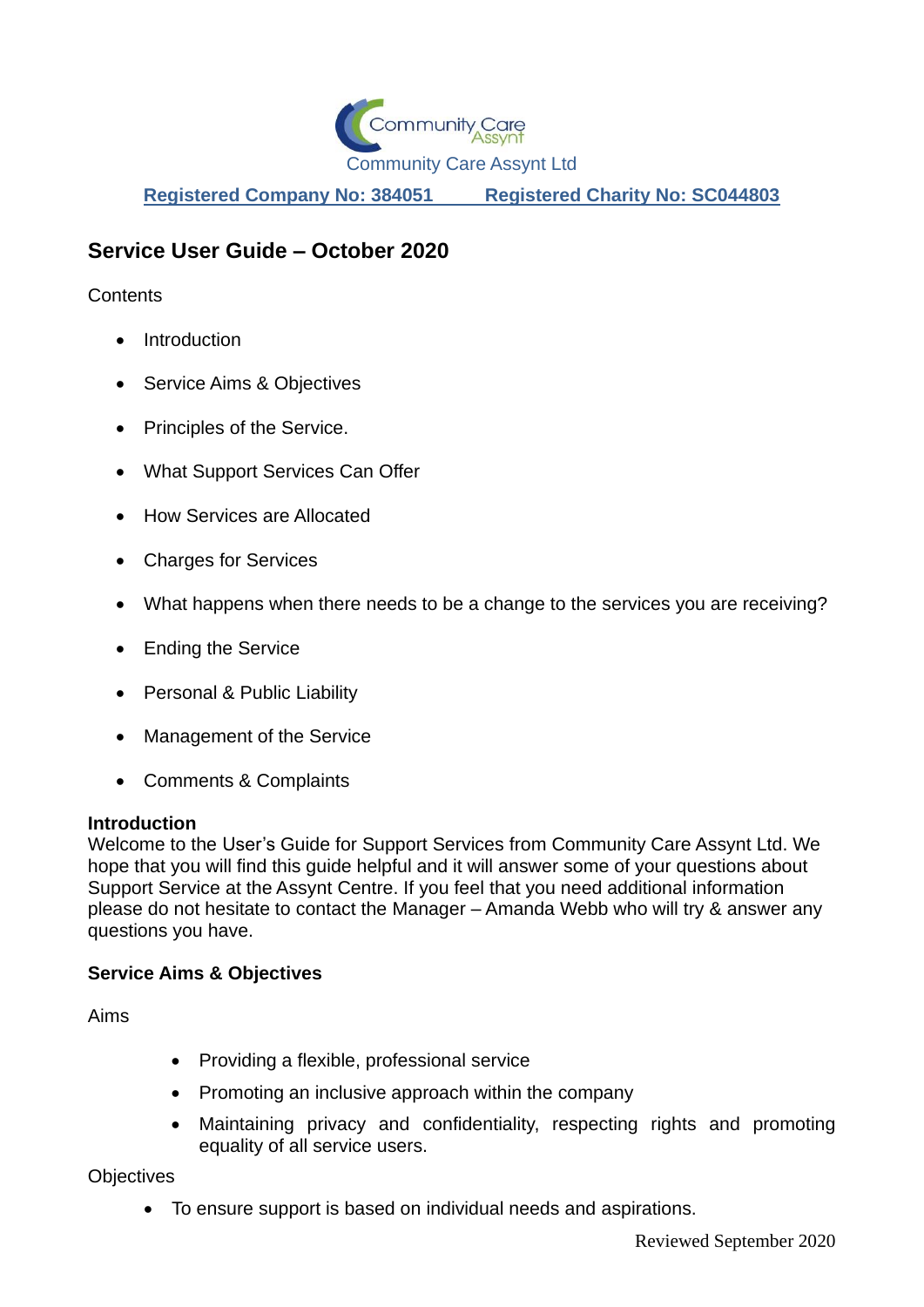• To ensure flexible, person-centred care to meet changing needs.

# **Principles of the service – Your Rights**

These principles are your recognised rights set out the National Care Standards that govern Support Services. They reflect the strong agreement that your experience of receiving services is very important and should be positive, and that you have rights.

The principles are dignity, privacy, choice, safety, realising potential and equality and diversity.

### **Dignity**

Your right to:

- be treated with dignity and respect at all times; and
- enjoy a full range of social relationships.

#### **Privacy**

Your right to:

- have your privacy and property respected; and to receive the time, the space and the facilities you needs and want; and
- be free from unnecessary intrusion as long as it is safe for you and everyone else.

### **Choice**

Your right to:

• make informed choices, while recognising the rights of other people to do the same; and

- know about the range of choices; and
- get help to fully understand all the options and choose the one that is right for you.

#### Safety

Your right to:

- feel safe and secure in all aspects of life, including health and wellbeing.
- enjoy safety but not be over-protected; and
- be free from exploitation and abuse.

Realising potential

Your right to have the opportunity to:

- achieve all you can.
- make full use of the resources that are available to you; and
- make the most of your life.

Equality and diversity

Your right to:

- live an independent life, rich in purpose, meaning and personal fulfilment.
- be valued for your ethnic background, language, culture and faith.
- be treated equally and live in an environment which is free from bullying,
- harassment and discrimination; and
- be able to complain effectively without fear of victimisation.

### **What Support Services Can Offer**

Community Care Assynt aims to provide a Support service to enhance the existing lunch club, social activity and sign posting services already provided at the Assynt Centre (See Service Guide). Support Services will operate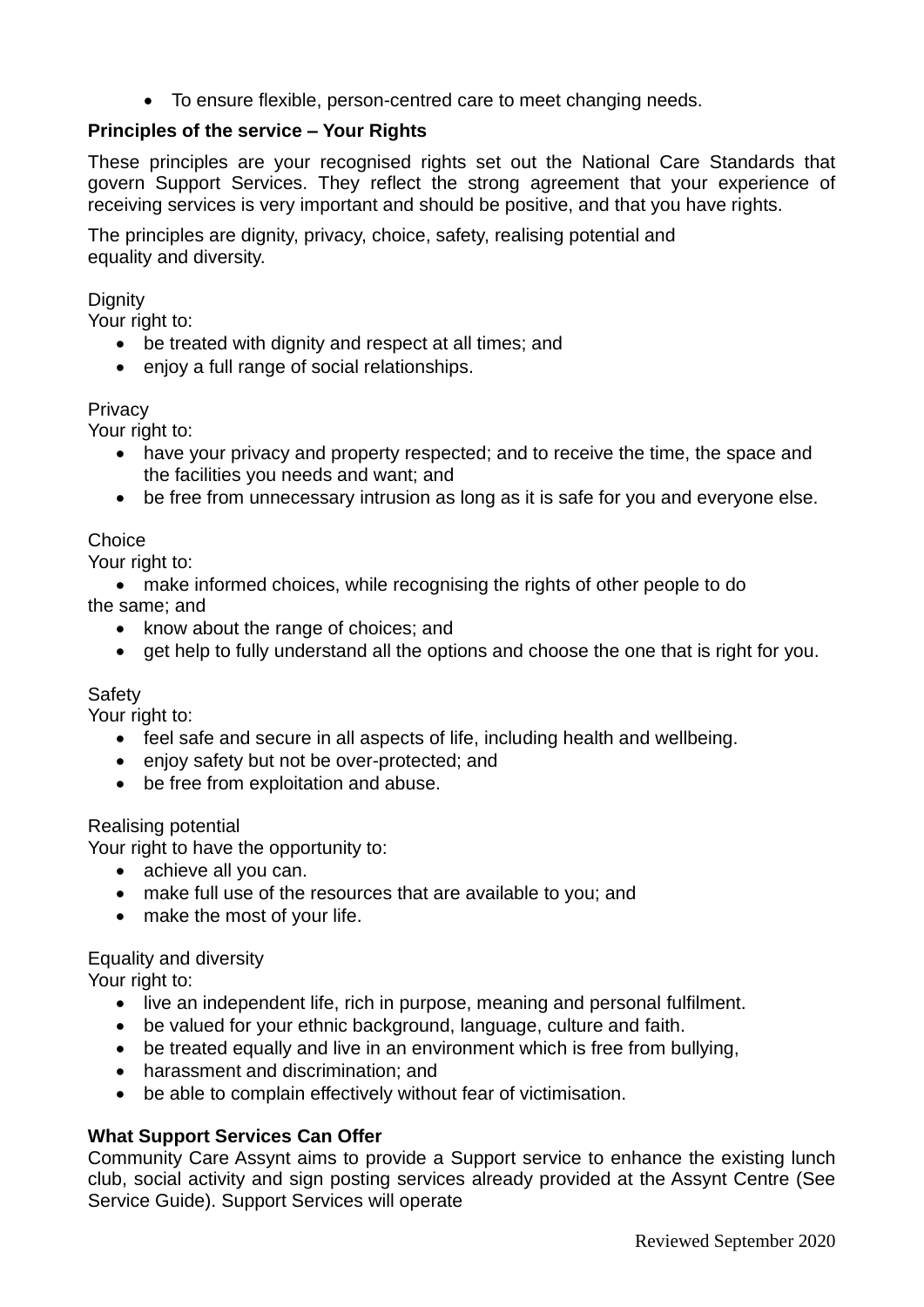Monday to Friday **over the following hours Monday – 10.00 – 3.30 Tuesday – 10.30 – 3.30 Wednesday – 10.00 – 3.30 Thursday – 10.00 – 3.30 Friday – 10.00– 3.30** 

Within this boundary the specific support services offered are:

- To Support service users wishing to access activities and services provided by Community Care Assynt, who have unmet mobility or personal care needs,
- within their own homes to prepare to attend activities to support individuals' dignity.

- or whilst attending activities either within the Assynt Centre or wider local community to prevent unmet mobility or personal care needs from becoming a barrier that excludes individuals from available activities and may create social isolation.

Personal Care services to include a wide range of personal care tasks, e.g., bathing, toileting and personal hygiene.

• Social Support for Individuals with Memory Difficulties and Dementia. Services include enabling individuals with memory difficulties and dementia to attend Community Care Assynt activities either based within the Assynt Centre or the wider community without the support of their primary carer providing respite for families. Within a safe and supported environment.

It is anticipated that individuals with Dementia will be supported to access core services provided by CCA including lunch & afternoon activities.

CCA has now developed an additional tier to our support service for individuals with Dementia. For some individuals with Dementia busy environments & large group activities may be difficult to cope with. The Assynt Centre can now provide additional sessions from 10am to 1.30pm for up to 4 individuals with advanced Dementia, the focus of these sessions is providing a supportive, calm environment in which to support individuals with advanced Dementia. This additional service is accessed & assessed through social work.

### **How Services are Allocated**

Your need for a support service will be determined by an assessment of your needs. You will have been assessed by the Manager of the Assynt Centre who has agreed that you have needs that can be supported by the enhanced Service.

A staff member from Community Care Assynt will work with you to complete a written agreement and agree a care plan.

The written agreement describes the service you will receive, the terms and conditions under which the service is provided and information about changing or ending the service. It will also inform you what if any charges there are for the service.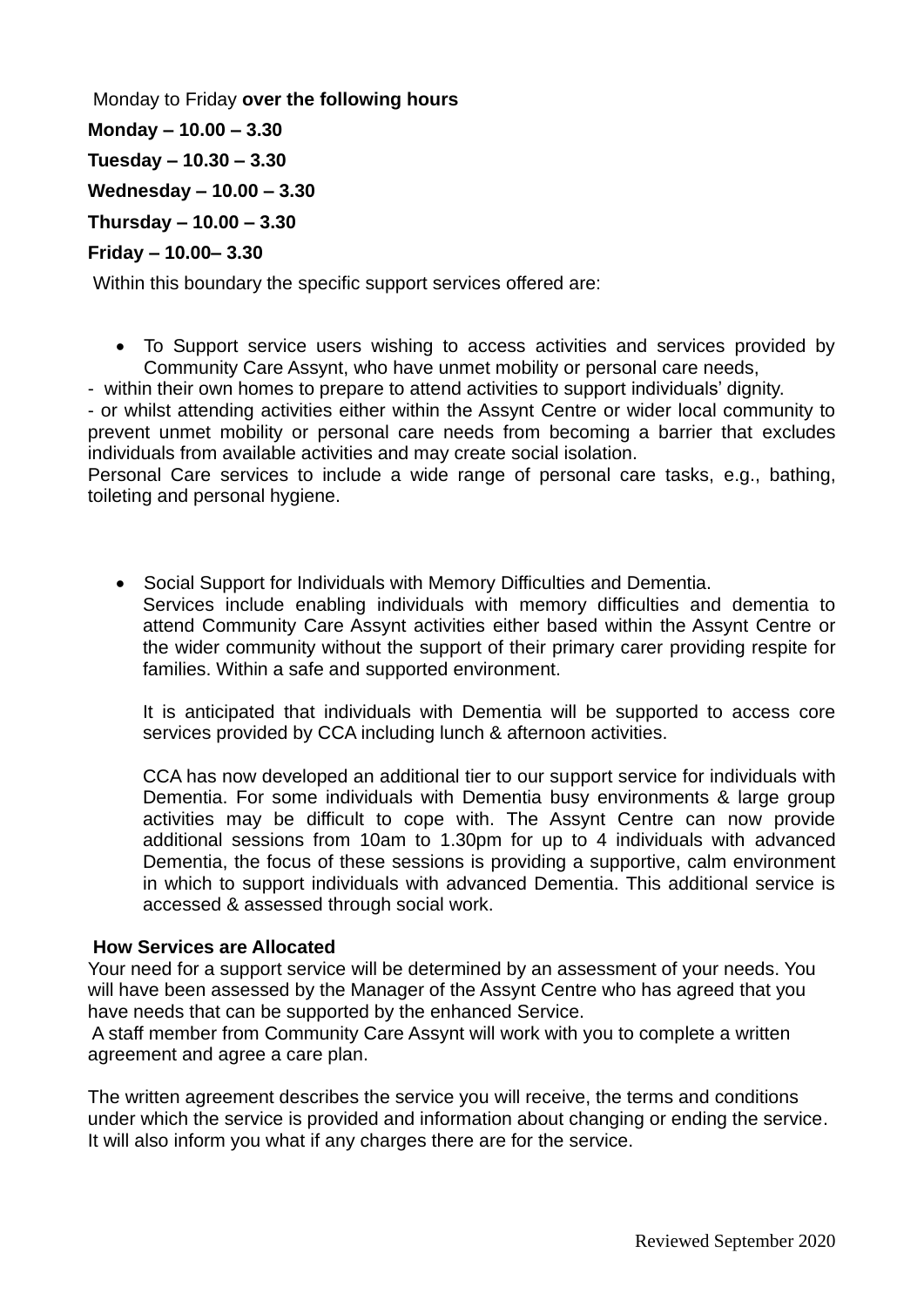The Care Plan will describe your needs and how they will be met. It may also identify needs that cannot be met by the Support Service and may include reference to other services from a variety of agencies. It will list some personal details provided by yourself which will help us to provide you with the best possible service.

You will be asked to sign your care plan to show that you understand & agree what is proposed in it. You will receive a copy of this plan for your records.

# **What happens when there needs to be a change to the services you are receiving?**

Your service will be reviewed regularly by Community Care Assynt's Manager, you will be involved in these reviews and informed of any changes.

If there is a change in your domestic circumstances such as going on holiday or being admitted to hospital then the Manager of the Assynt Centre should be informed as soon as possible.

# **Ending the Service**

If you wish to stop receiving the service, then you must inform the Manager of the Assynt Centre. They will arrange a review meeting to discuss your decision. If in the view of the professional stopping the service will put your health at significant risk then your permission will be sought to inform your GP when the service ceases.

If it is decided to withdraw your service from you for any reason, this will also be discussed with you at a review meeting, which will be recorded and the decision & reasoning noted. You will receive this information in writing & will have the right of appeal through the Social Work Services Complaints procedure.

Community Care Assynt reserves the right to terminate a service agreement in the following circumstances

- Environmental hazards that contravene safe working practices as outlined in Health & Safety at Work Act 1974.
- Aggression or violence directed at employees of Community Care Assynt CIC
- Deliberate withholding of information pertinent to the health status of the individual (e.g., the presence of a notifiable disease)

### **Personal & Public Liability**

The Manager of the Support service will need to complete a risk assessment of your home (if applicable) & the support you require. This will ensure the support you need can be delivered in the safest way possible.

Staff will not directly charge you for any services provided, all charges must be documented and processed through the Community Care Assynt's offices.